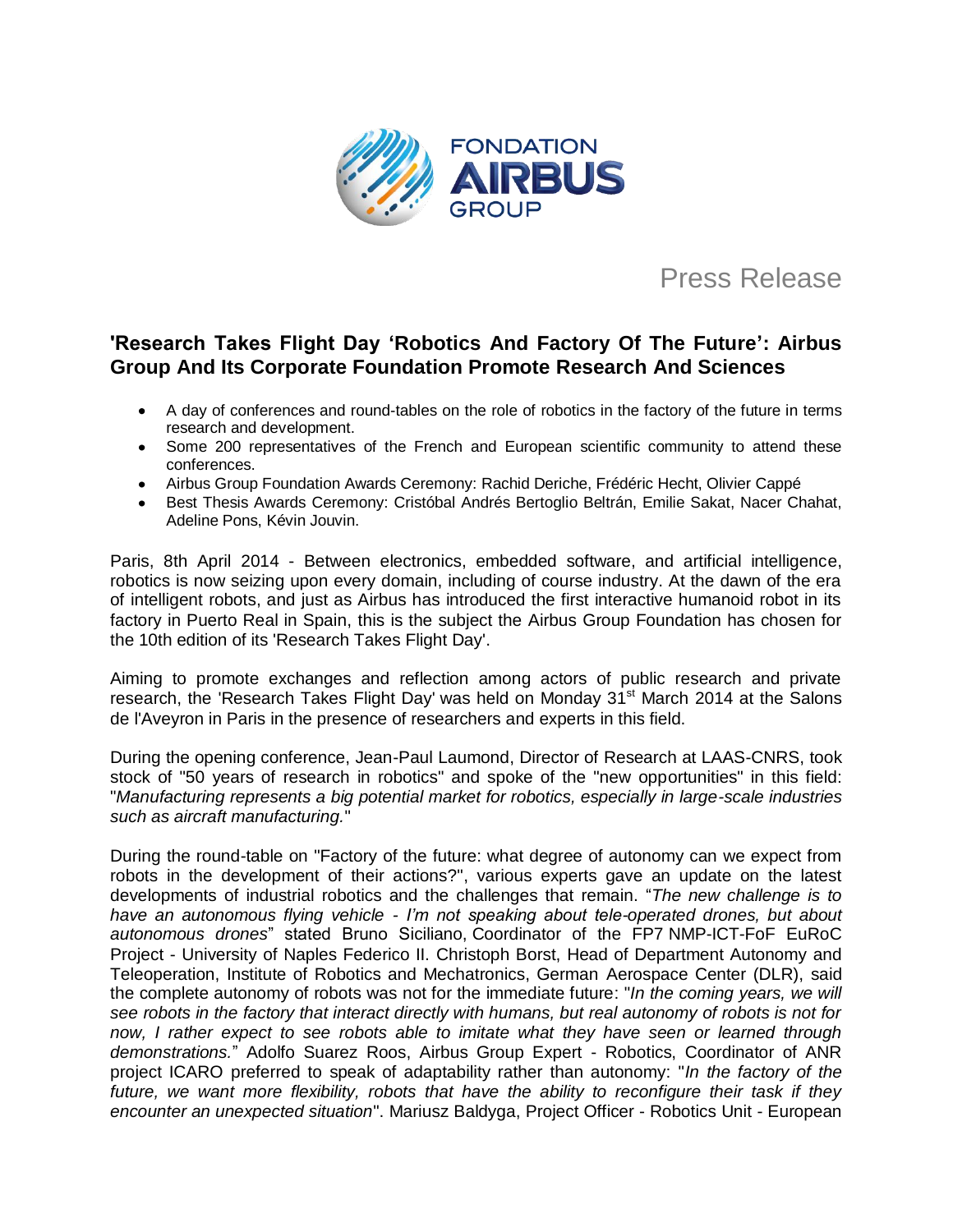Commission, DG Communications Networks, Content and Technology (Programme H2020) added: "*We have launched projects on the flexibility and autonomy of robots under the Horizon 2020 programme, but with regard to completely autonomous robots, it will be after 2020*".

This discussion was followed by a conference on "Robotics in Space" by Gianfranco Visentin, Head of Automation and Robotics Section at ESA, which stressed the specificity of robots used in space: "*Space robots must meet the very demanding constraints of Space (high radiation, low power, different gravity), which makes them very different from ground robots and requires the development of appropriate technology*".

Conference participants were then able to discover the projects supported by the Foundation through an exhibition and to applaud the winners of the Foundation Awards and Best Thesis Awards.

## Laureates of the Airbus Group Foundation Awards

As part of its action towards academic research, the Airbus Group Foundation has asked the Academy of Science to create three prizes rewarding milestone scientific work.

For the 2013 edition, the jury announced the following winners:

- "Information Sciences" Award: Olivier Cappé, CNRS Research Director, Director of LTCI (CNRS / Telecom ParisTech) in Paris.
- "Sciences and Engineering" Award: Frédéric Hecht, Researcher at the Jacques-Louis Lions laboratory, University Professor at the Pierre et Marie Curie University in Paris.
- "Computer Science" Award: Rachid Deriche, Research Director at Inria Sophia-Antipolis.

### Laureates of the Best Thesis Awards

Five young researchers received a Best Thesis Award for the excellence of their doctoral work:

- Cristóbal Andrés Bertoglio Beltrán (Mathematics and its Interactions) for his work on "Forward and Inverse Problems in Fluid-Structure Interaction. Application to Haemodynamics", Paris Graduate School of Mathematical Sciences.

- Emilie Sakat (Engineering Sciences) for her work on the "Metal-dielectric guided mode resonance structures and applications to filtering and infrared imaging", Doctoral graduate school of Polytechnique.

- Nacer Chahat (Science and Information and Communication Technology) for his work on "Antenna, propagation, and interaction with the body for body-centric wireless communications at microwaves and millimeter-waves", Matisse Doctoral School, Rennes.

- Adeline Pons (Earth, the Universe and Space Sciences) for her work on "Fluid over-pressures and accretionary prism stability: theory and numerical and experimental validation", Doctoral School of Earth Sciences, Paris-Diderot University.

- Kévin Jouvin (Physics, Chemistry) for his work on the "Synthesis of hetero-substituted alkynes via copper catalyzed reaction", Doctoral School of Science and Technologies of Versailles.